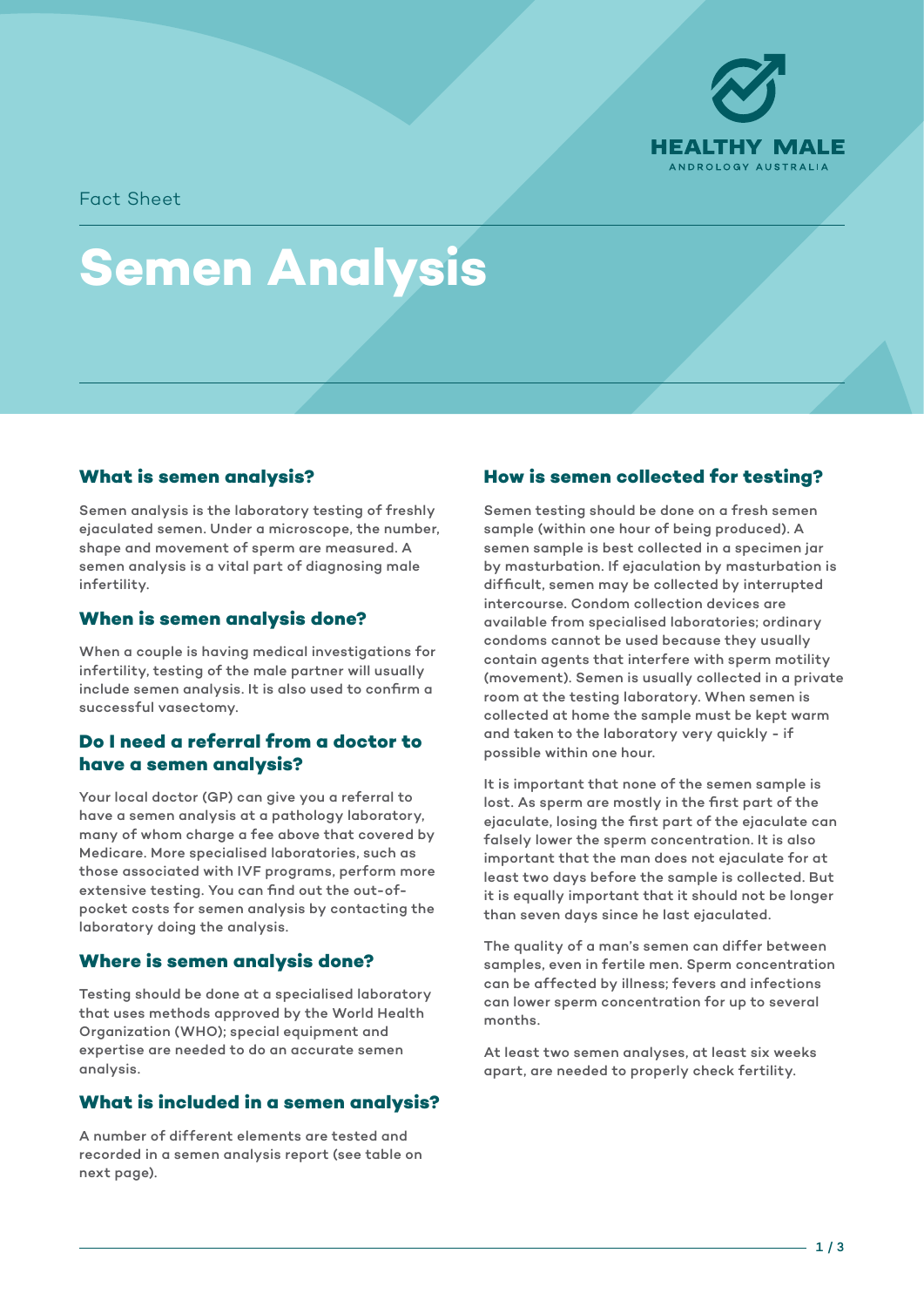#### **ELEMENTS OF A SEMEN ANALYSIS REPORT**

| Element                                                             | Definition                                                                                                                                                                                                            | <b>Reference Range</b>                                 |
|---------------------------------------------------------------------|-----------------------------------------------------------------------------------------------------------------------------------------------------------------------------------------------------------------------|--------------------------------------------------------|
| Semen volume                                                        | The total amount of fluid ejaculated                                                                                                                                                                                  | $\geq 1.5$ mL                                          |
| Sperm concentration<br>(commonly known as<br>'sperm count')         | The number of sperm in a measured volume of the ejaculate is<br>counted. The sperm concentration is reported as the number of sperm<br>per mL of semen.                                                               | ≥15 million per mL                                     |
| Total sperm number<br>(also known as 'total<br>sperm count')        | The total number of sperm in the ejaculate, calculated by multiplying<br>the semen volume by the sperm.                                                                                                               | $\geq$ 39 million                                      |
| Sperm motility (the<br>ability of sperm to swim<br>or move forward) | The number of motile (moving) sperm is compared to the number of<br>non-motile sperm and is reported as a percentage of the total number<br>of sperm.                                                                 | $\geq 40\%$ motile within 60<br>minutes of ejaculation |
| Sperm vitality ('live'<br>sperm)                                    | The number of sperm in the sample that are 'alive' as a percentage of<br>the total number of sperm.                                                                                                                   | >58%                                                   |
| Sperm morphology (the<br>shape of the sperm)                        | The number of ideally shaped sperm (referred to as 'normal') is<br>compared to the number of imperfectly shaped sperm (often referred<br>to as 'abnormal'), reported as a percentage of the total number of<br>sperm. | $\geq 4\%$                                             |
| White blood<br>(inflammatory) cells                                 | Often found in the semen. Large numbers of white blood cells in the<br>ejaculate can be a sign of an infection of the reproductive tract.<br>However, in some healthy men it happens for no known reason.             | <1 million per mL                                      |
| Semen pH                                                            | Measured to test if the ejaculate is acidic or alkaline. Semen should<br>be slightly alkaline. More acidic semen, together with a low amount<br>(volume) of semen, may mean there is a blockage in the flow of semen. | $\geq 7.2$                                             |
| Sperm antibodies                                                    | Normally done in specialised laboratories using methods approved by<br>the World Health Organization.                                                                                                                 | <50% motile sperm<br>showing antibody<br>activity      |

## **How do the shape and physical features of sperm affect fertility?**

Defects in the shape of the sperm heads or tails can affect movement and the sperm's ability to bind to and fertilise an egg. When checked using correct WHO methods, the morphology (shape) result is a marker of sperm function, that is, it can indicate the sperm's chance of fertilising an egg.

It is quite common for fertile men to have a low percentage of ideally shaped sperm; however, when the proportion of ideally shaped sperm is less than four per cent of the total sperm the chance of being fertile is lower, particularly if there are no ideally shaped sperm present.

It's important to note that having sperm that are not an ideal shape is not linked with problems in the baby if the man becomes a father.

## **What are sperm antibodies?**

Sperm antibodies happen in some men when the immune system reacts to the man's own sperm as if it were foreign tissue. About four in five men develop sperm antibodies after having a vasectomy.

## **Can sperm antibodies cause infertility?**

In most men sperm antibodies do not cause any problems and will not affect the chance of a pregnancy. However, in a small number of men sperm antibodies can lower fertility in the following ways: by reducing the number of sperm in the semen; by coating sperm and making them clump together, which reduces their motility (movement), and may stop the sperm from swimming through the fluid in a woman's cervix and reproductive tubes; and by stopping the sperm binding to and penetrating the egg during fertilisation.

## **What do the results of the semen analysis mean?**

The World Health Organization (WHO, 2010) published reference values to help work out how an individual semen analysis result compares to a population of fertile men. A semen analysis within the reference range does not guarantee that an individual man is fertile but it gives a guide as to whether the man is likely to be fertile. There may be other reasons for a man's infertility that are not shown by a semen analysis.